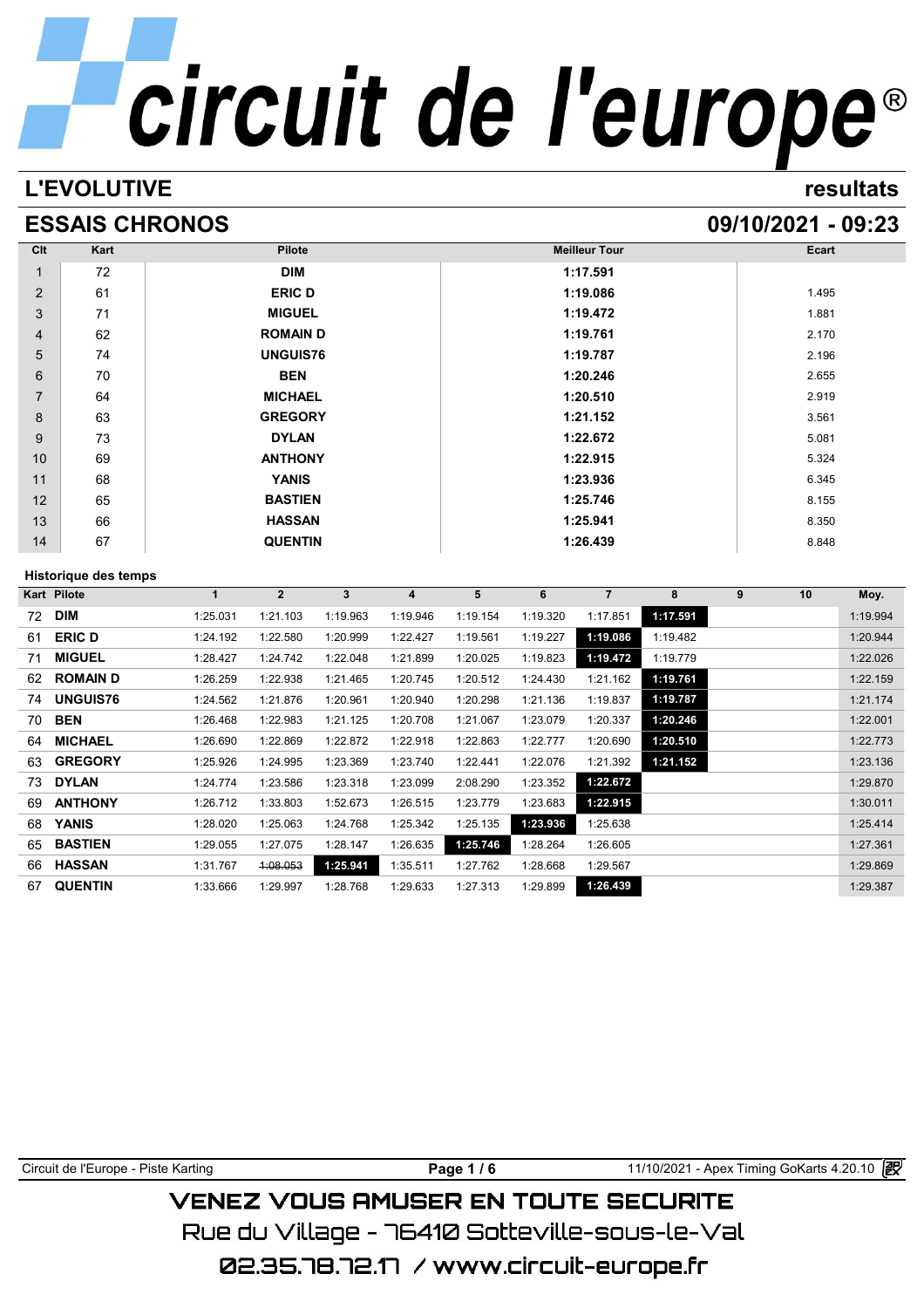## **L'EVOLUTIVE resultats**

## **MANCHE 1-390CC** 09/10/2021 - 10:03

| Clt            | Kart | Pilote          | <b>Tours</b> | Ecart  | Interv. | <b>Meilleur Tour</b> | <b>Points</b> |
|----------------|------|-----------------|--------------|--------|---------|----------------------|---------------|
| $\mathbf{1}$   | 12   | <b>ERIC D</b>   | 13           |        |         | 1:09.497             | 25            |
| $\overline{2}$ | 17   | <b>UNGUIS76</b> | 13           | 0.568  | 0.568   | 1:09.045             | 22            |
| $\mathbf{3}$   | 32   | <b>DIM</b>      | 13           | 12.271 | 11.703  | 1:09.597             | 20            |
| $\overline{4}$ | 20   | <b>ROMAIN D</b> | 13           | 13.206 | 0.935   | 1:10.050             | 19            |
| 5              | 26   | <b>BEN</b>      | 13           | 20.595 | 7.389   | 1:10.919             | 18            |
| $6\phantom{1}$ | 23   | <b>MIGUEL</b>   | 13           | 23.698 | 3.103   | 1:10.585             | 17            |
| $\overline{7}$ | 7    | <b>DYLAN</b>    | 13           | 26.756 | 3.058   | 1:11.021             | 16            |
| 8              | 10   | <b>MICHAEL</b>  | 13           | 51.191 | 24.435  | 1:12.358             | 15            |
| 9              | 31   | <b>GREGORY</b>  | 13           | 53.696 | 2.505   | 1:12.921             | 14            |
| 10             | 11   | <b>ANTHONY</b>  | 13           | 59.968 | 6.272   | 1:12.720             | 13            |
| 11             | 9    | <b>QUENTIN</b>  | 12           | 1 Tour | 1 Tour  | 1:14.657             | 12            |
| 12             | 15   | <b>BASTIEN</b>  | 12           | 1 Tour | 6.656   | 1:15.186             | 11            |
| 13             | 6    | <b>HASSAN</b>   | 12           | 1 Tour | 3.870   | 1:15.693             | 10            |
| 14             | 22   | <b>YANIS</b>    | 12           | 1 Tour | 1.684   | 1:14.431             | 9             |

## **Historique des temps**

|                  | Kart Pilote     | $\mathbf{1}$ | $\overline{2}$ | 3        | 4        | 5        | 6        | $\overline{7}$ | 8        | 9        | 10       | Moy.     |
|------------------|-----------------|--------------|----------------|----------|----------|----------|----------|----------------|----------|----------|----------|----------|
| 12 <sup>12</sup> | <b>ERIC D</b>   | 1:15.391     | 1:10.587       | 1:10.188 | 1:10.169 | 1:10.448 | 1:09.956 | 1:09.535       | 1:09.831 | 1:09.861 | 1:09.834 | 1:10.410 |
|                  |                 | 1:10.352     | 1:09.689       | 1:09.497 |          |          |          |                |          |          |          |          |
| 17               | <b>UNGUIS76</b> | 1:15.525     | 1:11.861       | 1:10.362 | 1:09.794 | 1:09.465 | 1:09.429 | 1:09.665       | 1:09.189 | 1:09.202 | 1:09.045 | 1:10.251 |
|                  |                 | 1:10.378     | 1:09.703       | 1:09.653 |          |          |          |                |          |          |          |          |
| 32               | <b>DIM</b>      | 1:17.354     | 1:12.228       | 1:11.344 | 1:10.109 | 1:09.597 | 1:10.341 | 1:10.775       | 1:10.550 | 1:10.951 | 1:10.944 | 1:11.326 |
|                  |                 | 1:10.939     | 1:11.005       | 1:11.110 |          |          |          |                |          |          |          |          |
| 20               | <b>ROMAIND</b>  | 1:16.589     | 1:11.423       | 1:10.906 | 1:10.736 | 1:10.050 | 1:10.375 | 1:10.274       | 1:10.237 | 1:10.360 | 1:10.390 | 1:11.346 |
|                  |                 | 1:10.291     | 1:11.869       | 1:14.004 |          |          |          |                |          |          |          |          |
| 26               | <b>BEN</b>      | 1:17.887     | 1:12.455       | 1:11.552 | 1:11.838 | 1:11.327 | 1:11.158 | 1:11.561       | 1:11.341 | 1:11.157 | 1:10.965 | 1:11.853 |
|                  |                 | 1:11.007     | 1:10.919       | 1:10.927 |          |          |          |                |          |          |          |          |
| 23               | <b>MIGUEL</b>   | 1:19.498     | 1:13.218       | 1:11.442 | 1:12.060 | 1:11.129 | 1:11.541 | 1:12.135       | 1:11.963 | 1:11.902 | 1:11.176 | 1:12.171 |
|                  |                 | 1:10.947     | 1:10.628       | 1:10.585 |          |          |          |                |          |          |          |          |
| $7^{\circ}$      | <b>DYLAN</b>    | 1:17.576     | 1:12.323       | 1:11.699 | 1:11.021 | 1:11.176 | 1:11.482 | 1:12.545       | 1:11.939 | 1:11.954 | 1:12.107 | 1:12.171 |
|                  |                 | 1:11.255     | 1:11.665       | 1:11.490 |          |          |          |                |          |          |          |          |
| 10               | <b>MICHAEL</b>  | 1:18.118     | 1:14.618       | 1:15.821 | 1:14.557 | 1:15.217 | 1:14.358 | 1:14.032       | 1:12.604 | 1:13.647 | 1:12.996 | 1:14.137 |
|                  |                 | 1:12.358     | 1:12.601       | 1:12.863 |          |          |          |                |          |          |          |          |
| 31               | <b>GREGORY</b>  | 1:20.074     | 1:14.138       | 1:14.945 | 1:14.801 | 1:14.254 | 1:14.442 | 1:14.018       | 1:13.965 | 1:12.921 | 1:13.301 | 1:14.328 |
|                  |                 | 1:13.263     | 1:13.026       | 1:13.118 |          |          |          |                |          |          |          |          |
| 11               | <b>ANTHONY</b>  | 1:22.111     | 1:15.812       | 1:15.055 | 1:14.416 | 1:13.806 | 1:13.565 | 1:13.127       | 1:13.550 | 1:13.364 | 1:13.538 | 1:14.779 |
|                  |                 | 1:12.720     | 1:13.592       | 1:17.472 |          |          |          |                |          |          |          |          |
| 9                | <b>QUENTIN</b>  | 1:22.453     | 1:15.481       | 1:17.030 | 1:15.347 | 1:14.979 | 1:14.971 | 1:14.657       | 1:15.583 | 1:17.485 | 1:15.481 | 1:16.407 |
|                  |                 | 1:16.740     | 1:16.681       |          |          |          |          |                |          |          |          |          |
| 15               | <b>BASTIEN</b>  | 1:24.831     | 1:18.082       | 1:17.454 | 1:16.432 | 1:16.392 | 1:15.750 | 1:15.378       | 1:15.916 | 1:16.267 | 1:16.147 | 1:17.003 |
|                  |                 | 1:16.205     | 1:15.186       |          |          |          |          |                |          |          |          |          |
| 6                | <b>HASSAN</b>   | 1:22.756     | 1:18.445       | 1:17.204 | 1:16.713 | 1:16.158 | 1:16.579 | 1:15.693       | 1:15.766 | 1:16.205 | 1:16.177 | 1:17.202 |
|                  |                 | 1:17.175     | 1:17.555       |          |          |          |          |                |          |          |          |          |

**VENEZ VOUS AMUSER EN TOUTE SECURITE** Rue du Village – 76410 Sotteville-sous-le-Val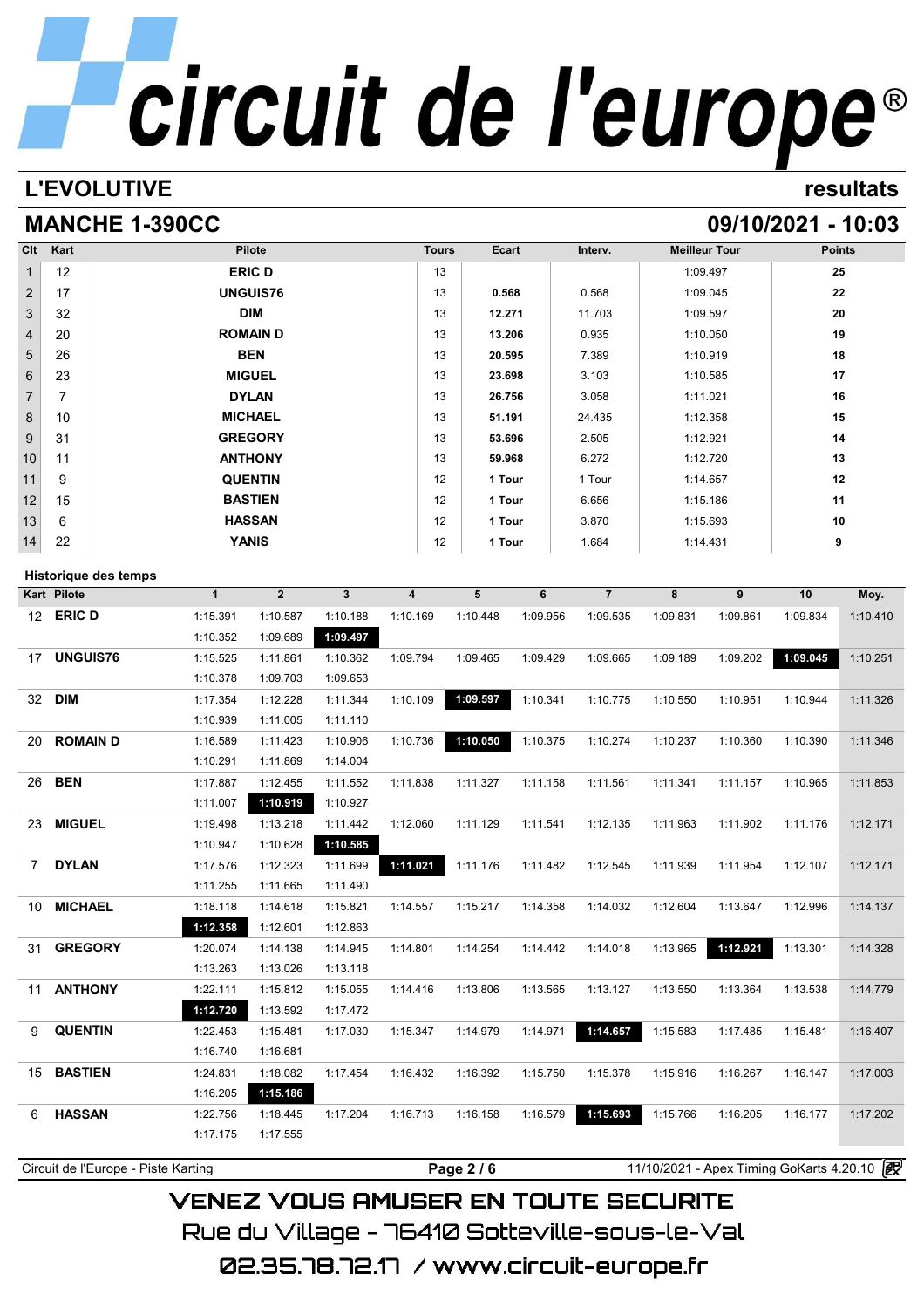| <b>L'EVOLUTIVE</b> |          |              |          |          |          |          |          |          |          |          | resultats |
|--------------------|----------|--------------|----------|----------|----------|----------|----------|----------|----------|----------|-----------|
| <b>Kart Pilote</b> |          | $\mathbf{2}$ |          | 4        | 5        | 6        |          | 8        | 9        | 10       | Moy.      |
| <b>YANIS</b><br>22 | 1:22.012 | 1:16.513     | 1:16.286 | 1:17.484 | 1:14.952 | 1:14.431 | 1:14.976 | 1:22.567 | 1:16.263 | 1:21.679 | 1:17.410  |
|                    | 1:16.546 | 1:15.220     |          |          |          |          |          |          |          |          |           |
|                    |          |              |          |          |          |          |          |          |          |          |           |

Circuit de l'Europe - Piste Karting **Page 3 / 6 Page 3 / 6** 11/10/2021 - Apex Timing GoKarts 4.20.10 图

## **VENEZ VOUS AMUSER EN TOUTE SECURITE**

Rue du Village – 76410 Sotteville-sous-le-Val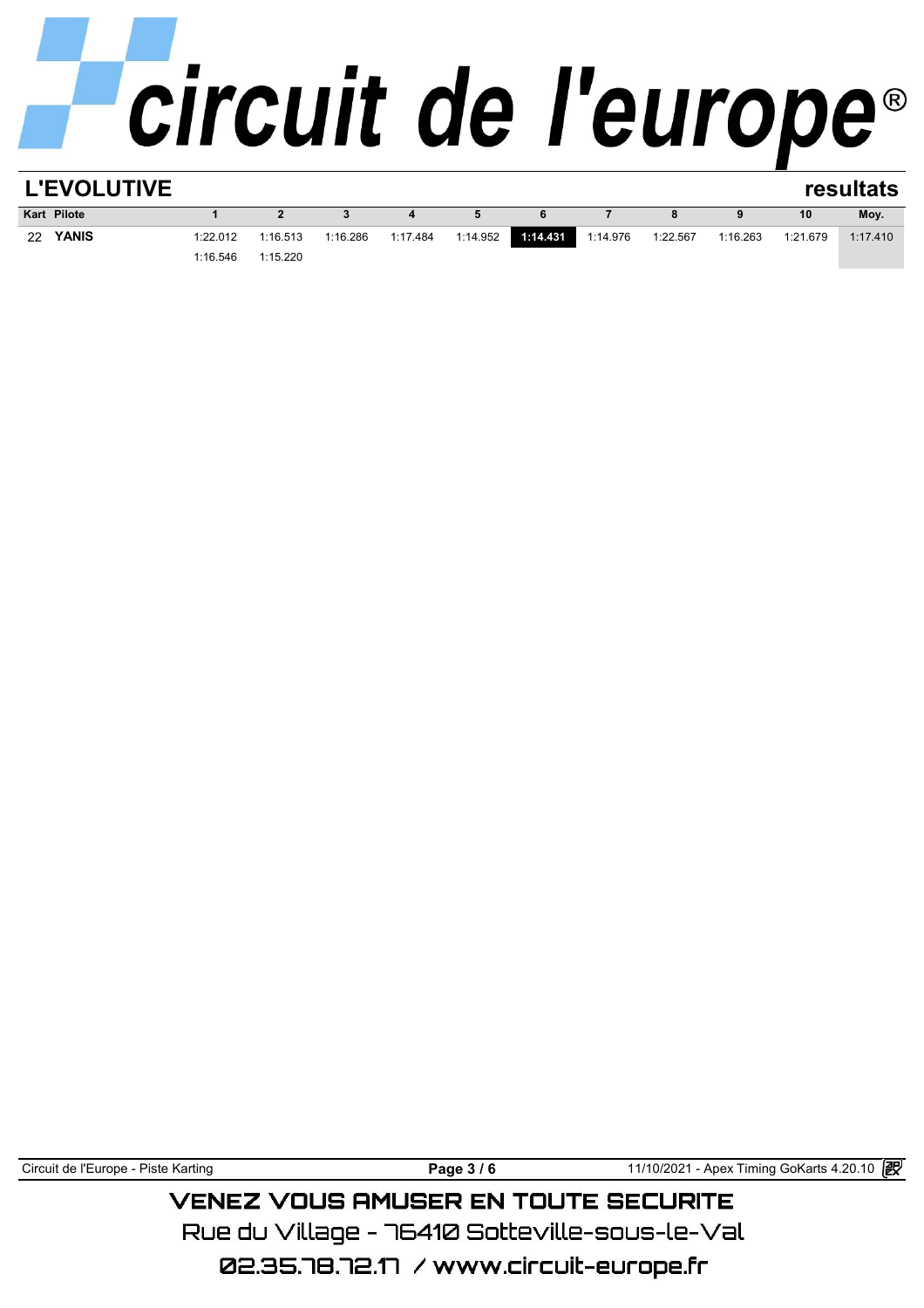## **L'EVOLUTIVE resultats**

## **MANCHE 2 chronos-2 TPS 09/10/2021 - 10:48**

| Clt            | Kart                        |                      | <b>Pilote</b>        |                      |                       |                      |          | <b>Meilleur Tour</b> |          |          | Ecart    |                                                          |  |
|----------------|-----------------------------|----------------------|----------------------|----------------------|-----------------------|----------------------|----------|----------------------|----------|----------|----------|----------------------------------------------------------|--|
| 1              | 108                         |                      | <b>UNGUIS76</b>      |                      |                       | 1:05.692             |          |                      |          |          |          |                                                          |  |
| 2              | 107                         |                      | <b>ERIC D</b>        |                      |                       |                      |          | 1:07.243             |          |          | 1.551    |                                                          |  |
| 3              | 112                         |                      | <b>DIM</b>           |                      |                       | 1:07.255             |          |                      |          |          | 1.563    |                                                          |  |
| 4              | 110                         |                      | <b>ROMAIND</b>       |                      |                       | 1:07.656             |          |                      |          |          | 1.964    |                                                          |  |
| 5              | 104                         |                      | <b>MIGUEL</b>        |                      |                       |                      |          | 1:07.970             |          |          | 2.278    |                                                          |  |
| 6              | 115                         |                      | <b>BEN</b>           |                      |                       |                      |          | 1:08.080             |          |          | 2.388    |                                                          |  |
| 7              | 105                         |                      | <b>YANIS</b>         |                      |                       |                      |          | 1:08.514             |          |          | 2.822    |                                                          |  |
| 8              | 118                         |                      | <b>GREGORY</b>       |                      |                       |                      |          | 1:08.666             |          |          | 2.974    |                                                          |  |
| 9              | 119                         |                      | <b>ANTHONY</b>       |                      |                       |                      |          | 1:09.254             |          |          | 3.562    |                                                          |  |
| 10             | 117                         |                      | <b>MICHAEL</b>       |                      |                       |                      |          | 1:09.287             |          |          | 3.595    |                                                          |  |
| 11             | 114                         |                      | <b>DYLAN</b>         |                      |                       |                      |          | 1:09.453             |          |          | 3.761    |                                                          |  |
| 12             | 116                         |                      | <b>BASTIEN</b>       |                      |                       |                      |          | 1:11.841             |          |          | 6.149    |                                                          |  |
| 13             | 109                         |                      | <b>QUENTIN</b>       |                      |                       |                      |          | 1:13.487             |          |          | 7.795    |                                                          |  |
| 14             | 111                         |                      | <b>HASSAN</b>        |                      |                       |                      |          | 1:13.879             |          |          | 8.187    |                                                          |  |
|                |                             |                      |                      |                      |                       |                      |          |                      |          |          |          |                                                          |  |
| Kart Pilote    | <b>Historique des temps</b> | $\mathbf{1}$         | $\overline{2}$       | $\mathbf{3}$         | 4                     | 5                    | 6        | $\overline{7}$       | 8        | 9        | 10       | Moy.                                                     |  |
|                | 108 <b>UNGUIS76</b>         | 1:11.234             |                      | 1:07.148             |                       | 1:26.612             | 1:07.969 | 1:05.692             | 1:05.997 |          | 1:05.989 | 1:44.154                                                 |  |
|                |                             | 1:06.209             | 1:06.793<br>1:06.254 | 1:05.749             | 10:09.333<br>1:05.795 | 1:05.722             |          |                      |          | 1:05.827 |          |                                                          |  |
|                | 107 ERIC D                  |                      |                      |                      |                       |                      |          |                      |          |          |          |                                                          |  |
|                |                             | 1:12.975             | 1:10.785             | 1:09.223<br>1:07.243 | 10:19.348<br>1:07.493 | 1:30.858<br>1:07.698 | 1:07.852 | 1:08.657             | 1:08.605 | 1:07.386 | 1:07.414 | 1:47.513                                                 |  |
| 112 DIM        |                             | 1:19.113<br>1:11.058 | 1:08.058             | 1:09.864             |                       | 1:27.873             | 1:10.212 | 1:08.631             |          |          |          | 1:48.215                                                 |  |
|                |                             | 1:07.390             | 1:13.513<br>1:08.163 | 1:10.469             | 10:23.636<br>1:09.529 | 1:07.255             |          |                      | 1:07.754 | 1:16.543 | 1:11.337 |                                                          |  |
|                |                             |                      |                      |                      |                       |                      |          |                      |          |          |          |                                                          |  |
|                | 110 ROMAIN D                | 1:17.022             | 1:11.937             | 1:12.989             | 10:17.169             | 1:36.201             | 1:10.618 | 1:10.550             | 1:08.633 | 1:13.939 | 1:16.595 | 1:52.668                                                 |  |
|                |                             | 1:07.935             | 1:08.857             | 1:17.257             | 1:07.656              |                      |          |                      |          |          |          |                                                          |  |
|                | 104 MIGUEL                  | 1:18.731             | 1:17.003             | 1:10.393             | 9:54.197              | 1:35.662             | 1:11.090 | 1:10.638             | 1:08.399 | 1:08.077 | 1:13.557 | 1:47.426                                                 |  |
|                |                             | 1:08.467             | 1:07.970             | 1:08.160             | 1:08.251              | 1:10.803             |          |                      |          |          |          |                                                          |  |
| 115 <b>BEN</b> |                             | 1:14.225             | 1:09.917             | 1:16.418             | 10:02.313             | 1:30.237             | 1:09.201 | 1:11.710             | 1:08.789 | 1:09.784 | 1:08.080 | 1:47.100                                                 |  |
|                |                             | 1:08.246             | 1:09.159             | 1:09.635             | 1:09.221              | 1:09.578             |          |                      |          |          |          |                                                          |  |
|                | 105 YANIS                   | 1:26.263             | 1:20.616             | 1:11.114             | 9:52.270              | 1:48.692             | 1:19.036 | 1:20.006             | 1:19.277 | 1:10.606 | 1:08.514 | 1:54.711                                                 |  |
|                |                             | 1:10.197             | 1:17.638             | 1:12.467             | 1:09.260              |                      |          |                      |          |          |          |                                                          |  |
|                |                             |                      |                      |                      |                       |                      |          |                      |          |          |          |                                                          |  |
|                | 118 GREGORY                 | 1:12.593             | 1:11.147             | 1:09.806             | 10:20.792             | 1:32.074             | 1:09.314 | 1:08.927             | 1:08.666 | 1:08.912 | 1:08.824 | 1:48.924                                                 |  |
|                |                             | 1:09.890             | 1:09.767             | 1:09.723             | 1:09.791              | 1:23.645             |          |                      |          |          |          |                                                          |  |
|                | 119 ANTHONY                 | 1:15.257             | 1:15.312             | 1:13.079             | 10:05.353             | 1:35.969             | 1:10.702 | 1:11.879             | 1:10.885 | 1:10.380 | 1:10.060 |                                                          |  |
|                |                             | 1:13.300             | 1:10.086             | 1:10.023             | 1:09.254              |                      |          |                      |          |          |          |                                                          |  |
|                | 117 MICHAEL                 | 1:11.642             | 1:12.378             | 1:10.859             | 10:24.788             | 1:29.095             | 1:10.136 | 1:10.949             | 1:10.123 | 1:10.528 | 1:09.287 |                                                          |  |
|                |                             | 1:09.646             | 1:09.456             | 1:09.649             | 1:09.327              | 1:12.043             |          |                      |          |          |          |                                                          |  |
|                | 114 DYLAN                   | 3:35.021             | 10:21.353            | 1:30.184             | 1:13.405              | 1:10.310             | 1:10.866 | 1:09.913             | 1:09.797 | 1:09.724 | 1:09.453 |                                                          |  |
|                |                             | 1:09.999             | 1:10.928             | 1:12.797             |                       |                      |          |                      |          |          |          |                                                          |  |
|                | 116 BASTIEN                 | 1:20.564             | 1:21.634             | 1:17.394             | 9:48.382              | 1:40.394             | 1:17.169 | 1:14.279             | 1:13.424 | 1:14.567 | 1:12.979 |                                                          |  |
|                |                             | 1:12.148             | 1:13.431             | 1:11.841             | 1:12.557              |                      |          |                      |          |          |          |                                                          |  |
|                | 109 QUENTIN                 | 1:40.058<br>1:13.487 | 1:22.890<br>1:19.054 | 1:21.969<br>1:18.205 | 9:30.478<br>1:17.485  | 1:38.752             | 1:14.616 | 1:21.575             | 1:14.374 | 1:14.183 | 1:13.807 | 1:51.538<br>1:48.660<br>2:05.673<br>1:53.625<br>1:55.780 |  |

**VENEZ VOUS AMUSER EN TOUTE SECURITE** Rue du Village – 76410 Sotteville-sous-le-Val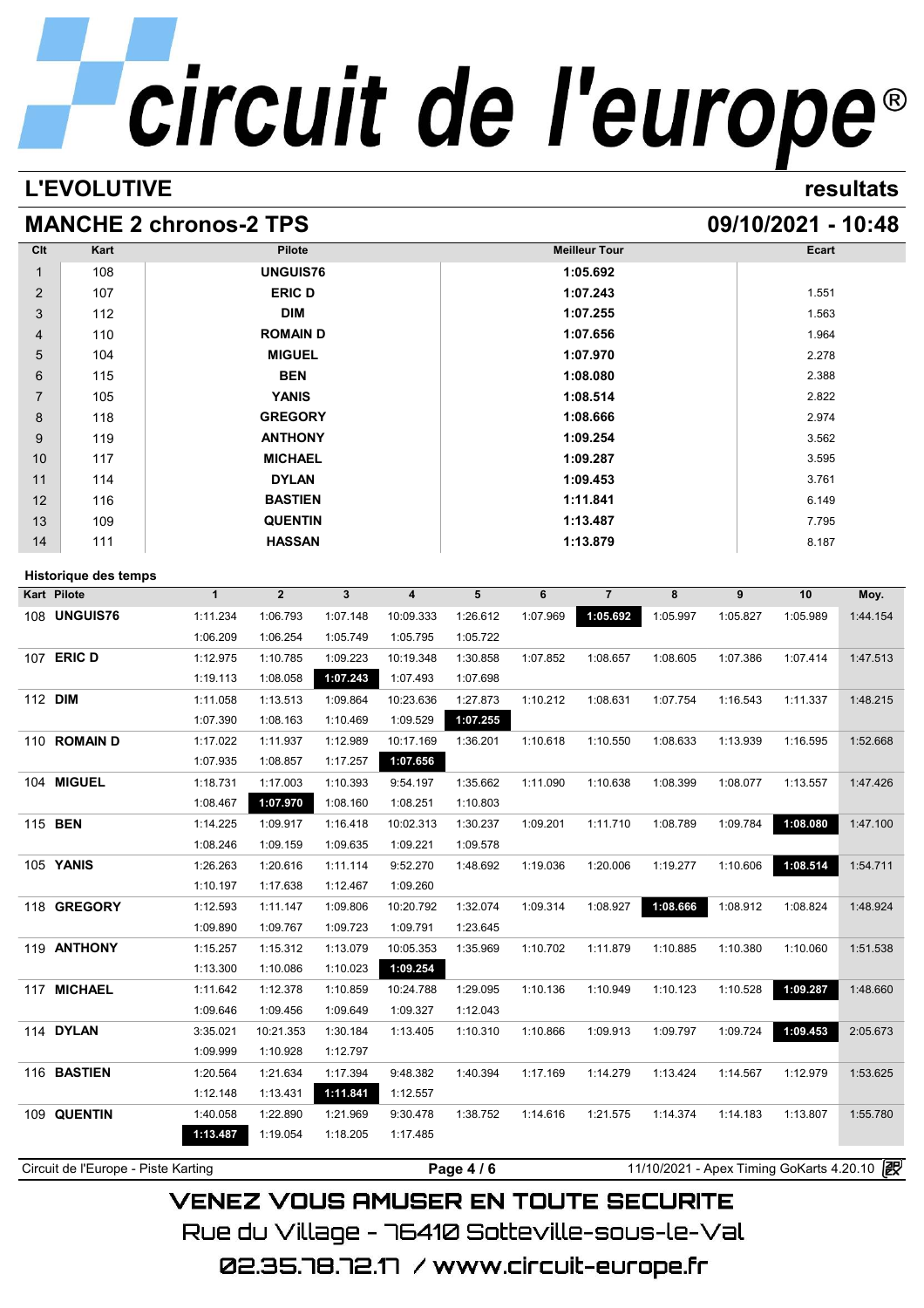| <b>L'EVOLUTIVE</b>   |          |          |          |          |          |          |          |          |          |          | resultats |
|----------------------|----------|----------|----------|----------|----------|----------|----------|----------|----------|----------|-----------|
| <b>Kart Pilote</b>   |          | 2        |          |          | 5        | 6        |          | 8        | 9        | 10       | Moy.      |
| <b>HASSAN</b><br>111 | 1:24.450 | 1:20.629 | 1:17.495 | 9:45.045 | 1:41.257 | 1:15.732 | 1:16.854 | 1:15.079 | 1:15.272 | 1:13.879 | 1:55.200  |
|                      | 1:19.267 | 1:19.334 | 1:14.623 | 1:13.884 |          |          |          |          |          |          |           |
|                      |          |          |          |          |          |          |          |          |          |          |           |

Circuit de l'Europe - Piste Karting **Page 5 / 6 Page 5 / 6** 11/10/2021 - Apex Timing GoKarts 4.20.10 图

## **VENEZ VOUS AMUSER EN TOUTE SECURITE**

Rue du Village – 76410 Sotteville-sous-le-Val